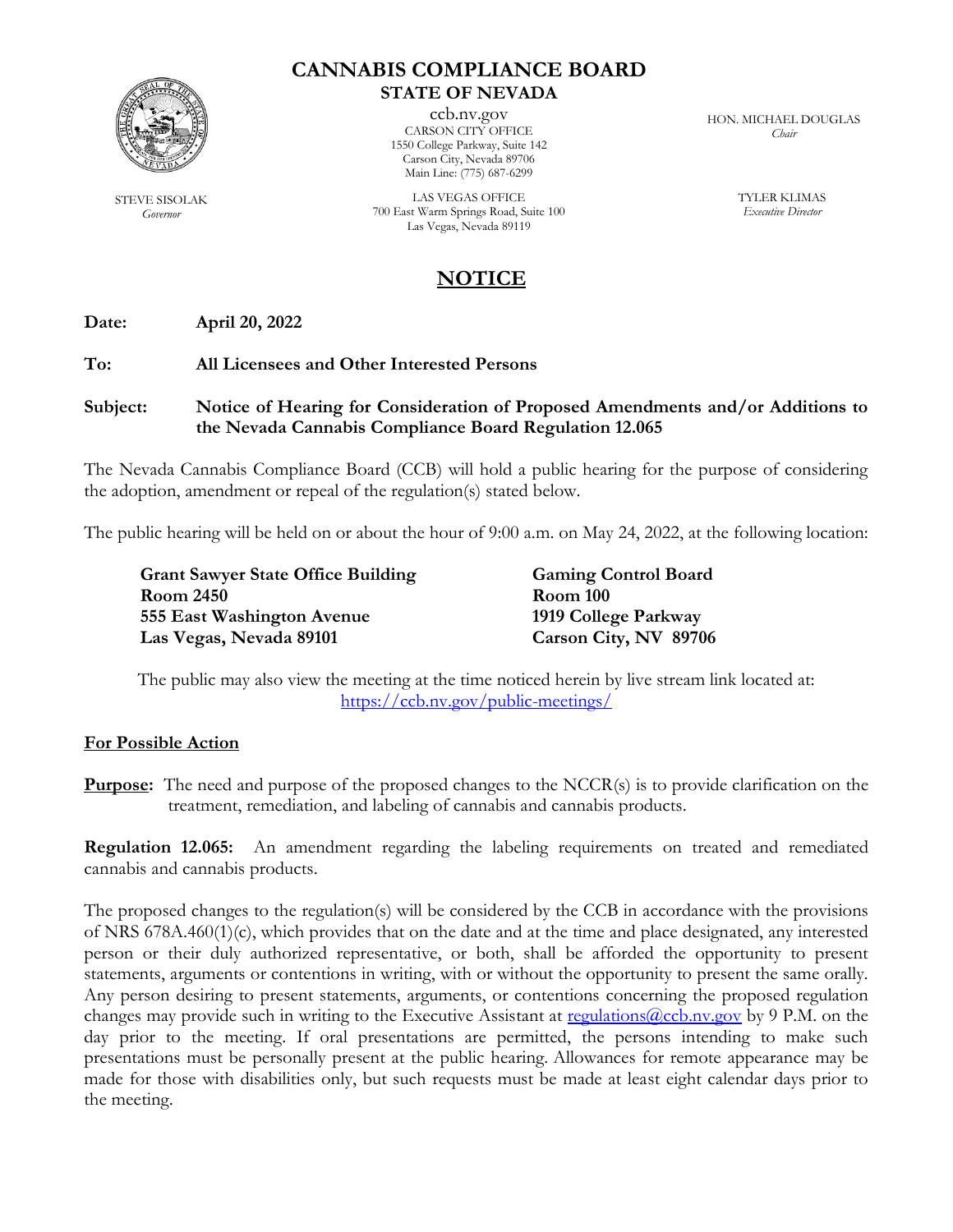These item(s) will be heard by the CCB at the May 24, 2022, meeting, and may be continued and heard at subsequent meetings of the CCB as required to effectuate the above-stated purposes.

The proposed changes to the regulation language will be posted on the Cannabis Compliance Board website [https://ccb.nv.gov/public-meetings/.](https://ccb.nv.gov/public-meetings/) Any questions should be directed to [regulations@ccb.nv.gov.](mailto:regulations@ccb.nv.gov)

Notice of this meeting was posted on the Internet through the Cannabis Compliance Board website <https://ccb.nv.gov/public-meetings/> and on the Internet website maintained by the Legislative Counsel Bureau <http://leg.state.nv.us/> and the Department of Administration website [https://notice.nv.gov/.](https://notice.nv.gov/) This notice has been posted at the following locations: 700 E. Warm Springs Road, Suite 100, Las Vegas, Nevada; 1550 College Parkway, Suite 142, Carson City, Nevada.